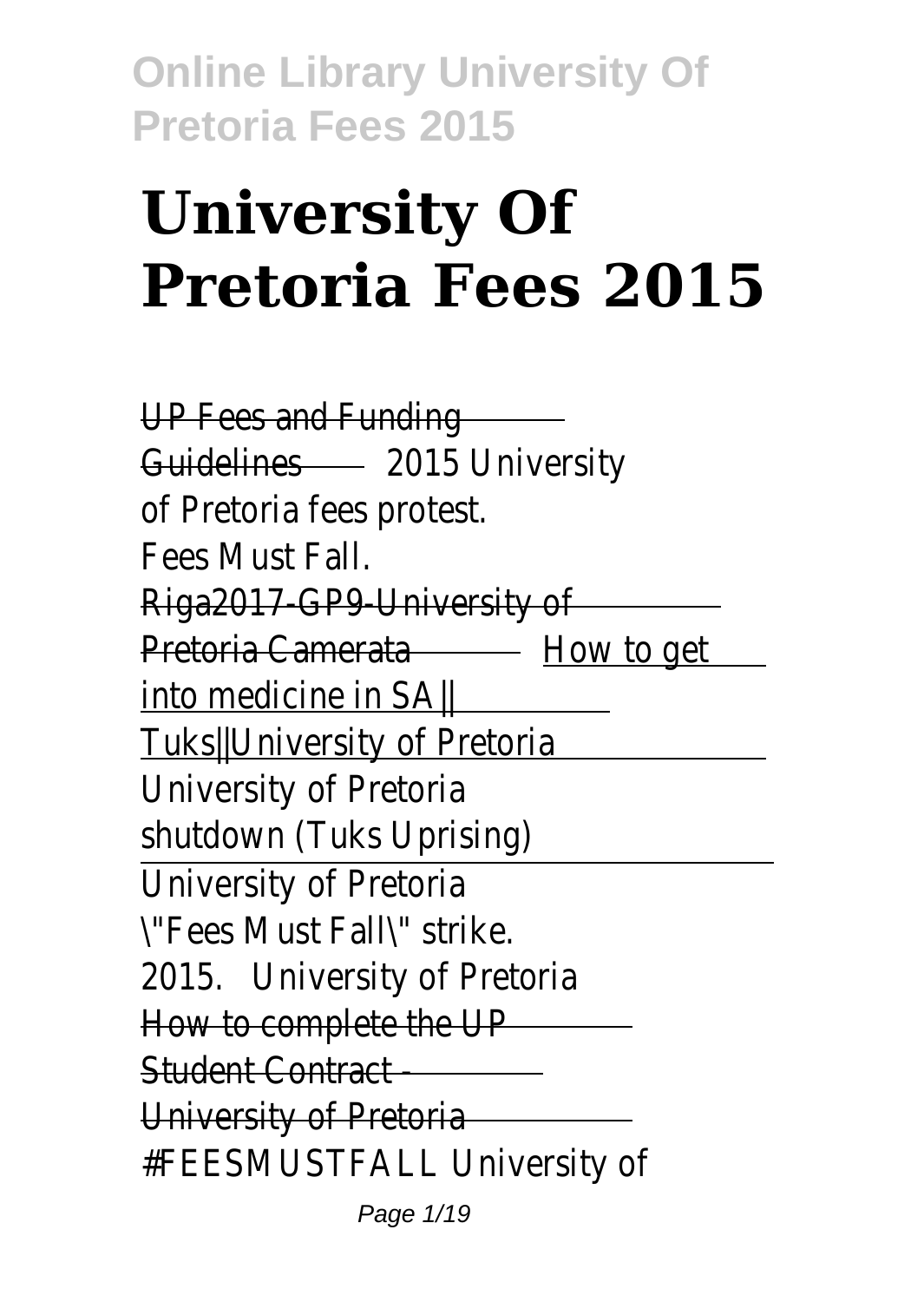Pretoria students clash with police first week at University of PretorMedia not allowed inside the University of Pretoria: Sipho Stuurman Varsity Football 2015 - TUKS vs TUT - 10 September 200157 CFO Awards Wiseman Nkuhlu (University of Pretoria) Prof Wiseman Nkuhlu and KPN – lessons from the crucible David Kabwa, SRC President, University of Pretoria University of Pretoria debate: 'Omar al-Bashir: Beyond the Sound Bites' University of Pretoria Mamelodi Campus S. African Students Seize Victory as President Freezes University Fees Om Shanti Om, by Page 2/19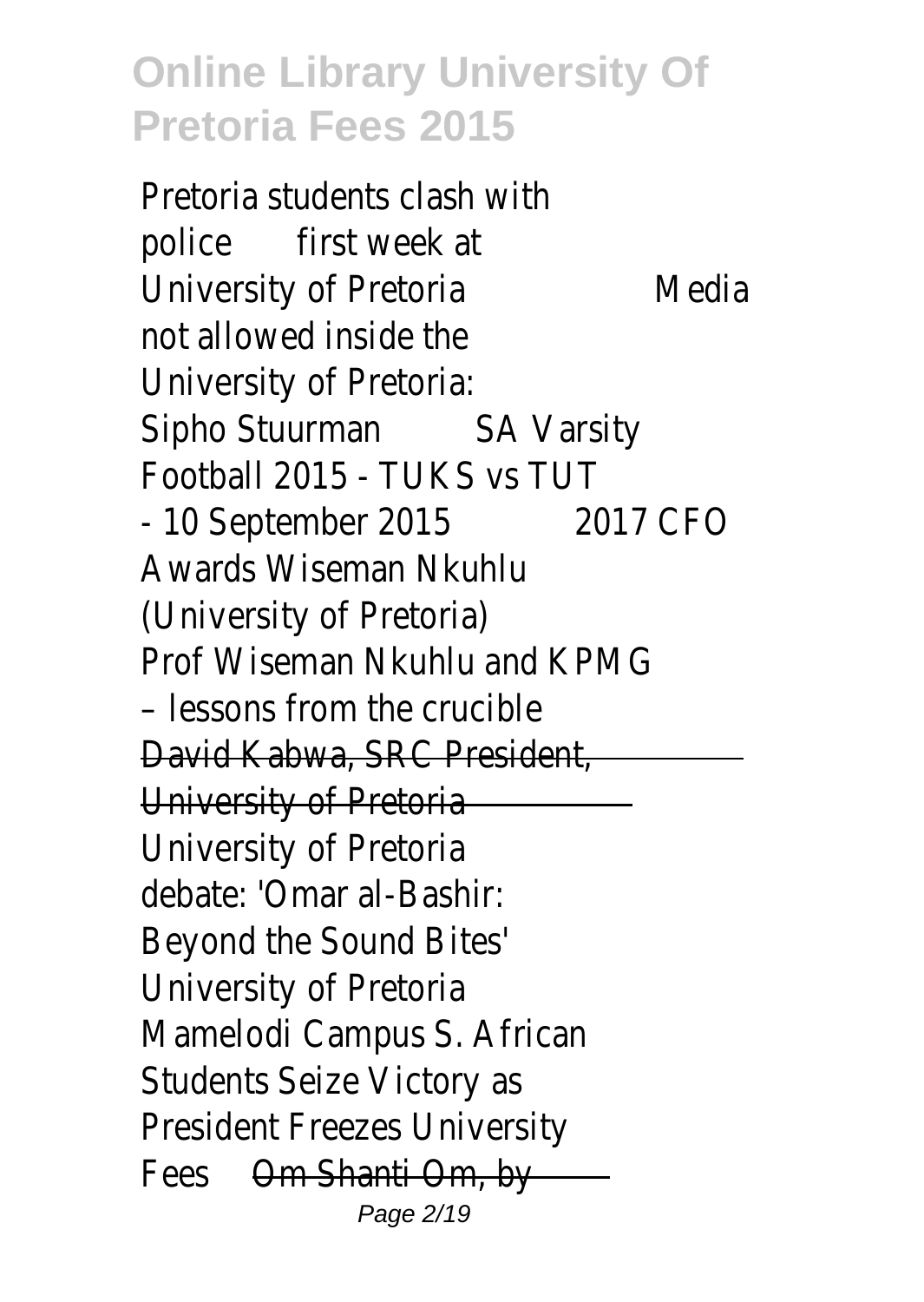University of Pretoria Symphony Orchestra, 2015 University Of Pretoria Fees 2015

Fees include all the amounts that are payable in order for you to [email protected] and graduate on time. It is important for undergraduate students to note that tuition fees differ between the faculties at UP. ... University of Pretoria Private Bag x 20 Hatfield 0028. Location:

Student Fees | University of Pretoria

Read Book University Of Pretoria Fees 2015 the cost of prescribed books, stationery or other study-Page 3/19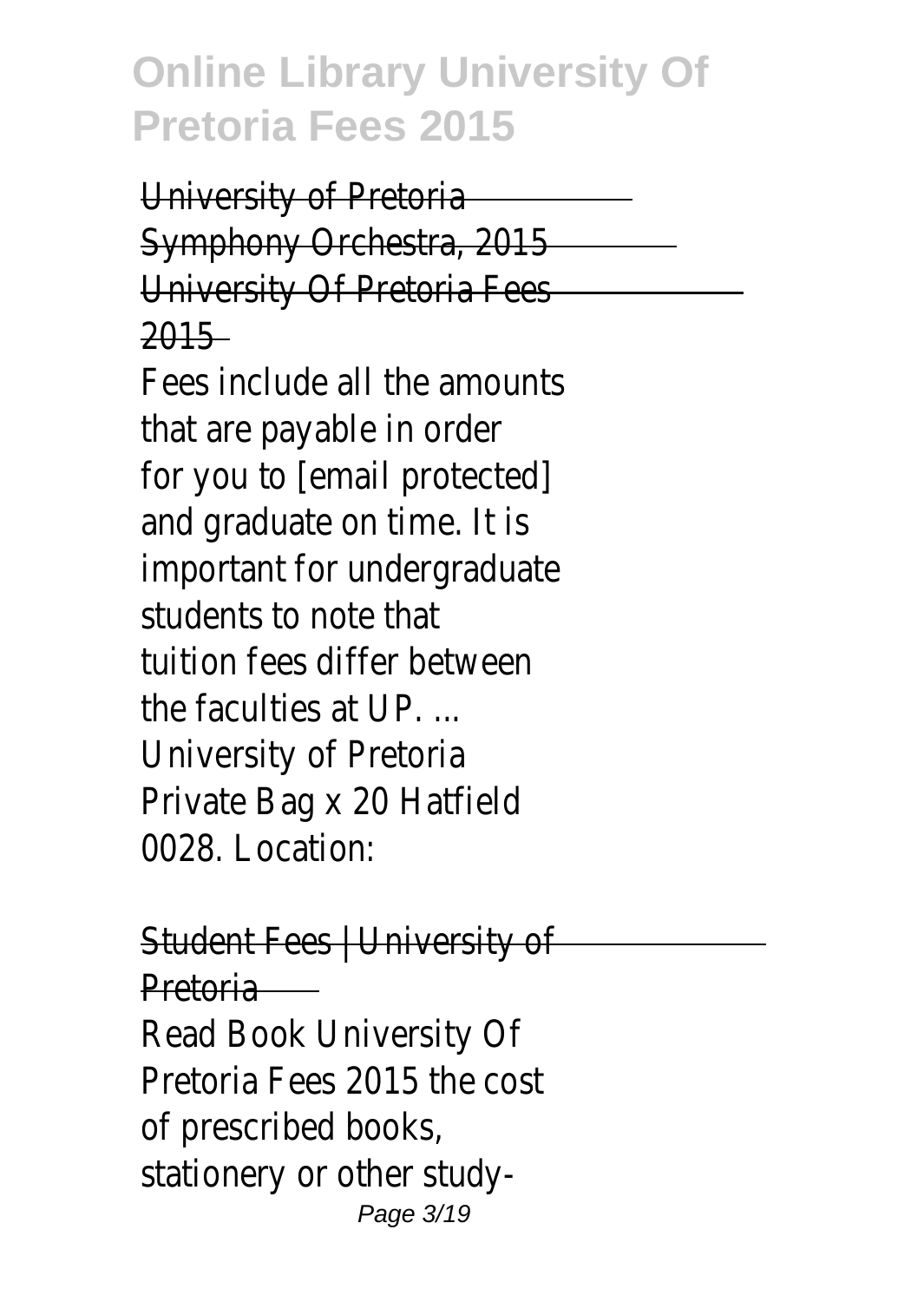related expenses. University Of Pretoria Yearly Fees - UP Online Information R28 800. (maximum cost per year if three meals per day are taken in residence dining hall) R14 400.

University Of Pretoria Fees 2015 -

civilaviationawards.co.za Estimated tuition fees per year (SA and SADC countries citizens) Once an applicant has registered at the University, a detailed statement of tuition fees will be made available on the Student Portal. See the Statement of Accounts icon for details. Tuition fee quotations are available to Page 4/19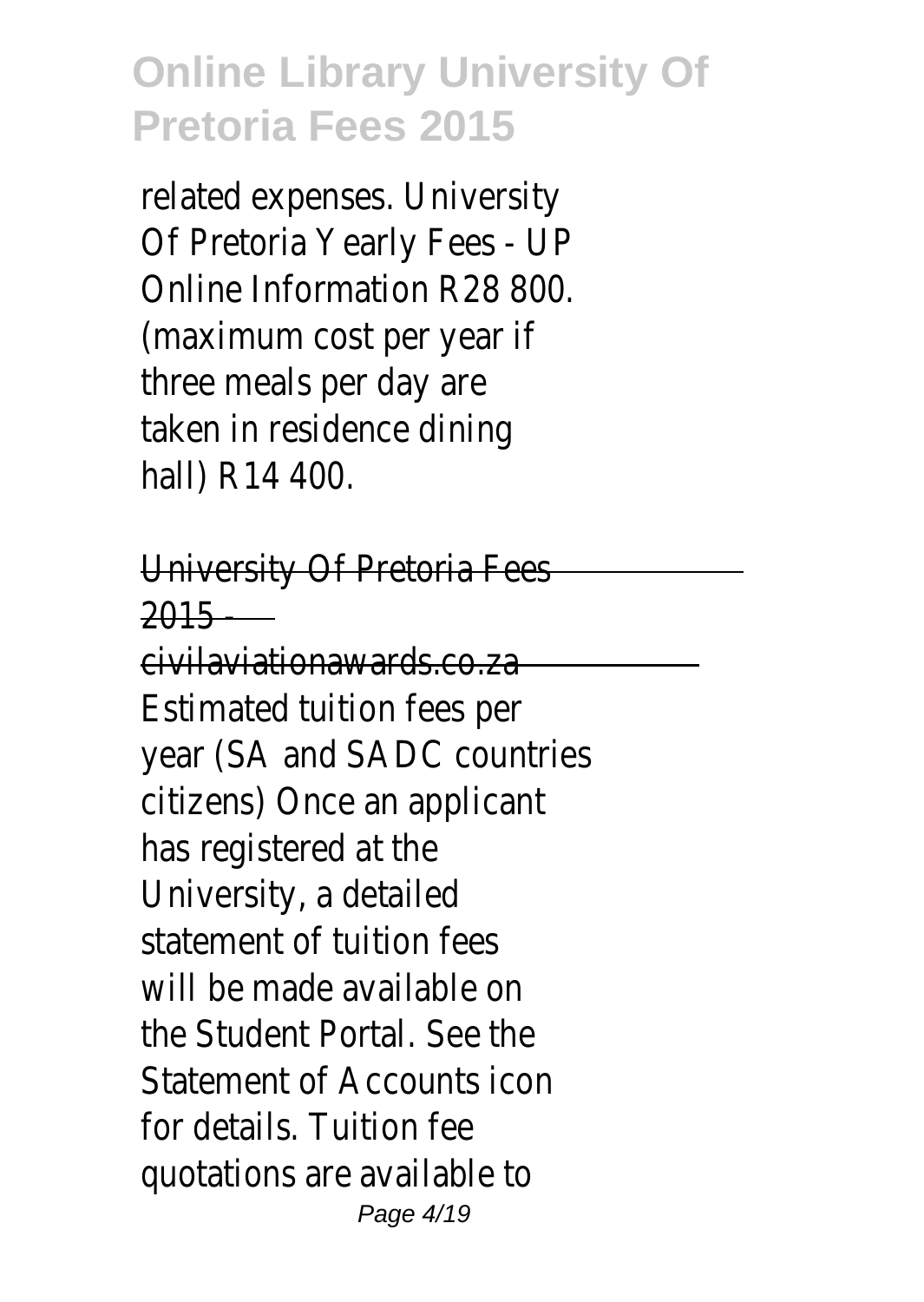students as a self-help function.

Undergraduate Tuition Fees per faculty | Article ... Please remember to take note of the opening and closing dates to apply for each of the funding options and the dates when fees are due. Fees Here you can gain access to crucial information such as banking details, costs of study, payment dates, refunds, international student charges, meals, residences, quotes and more...

Fees and Funding | Article | University of Pretoria University of Pretoria is Page 5/19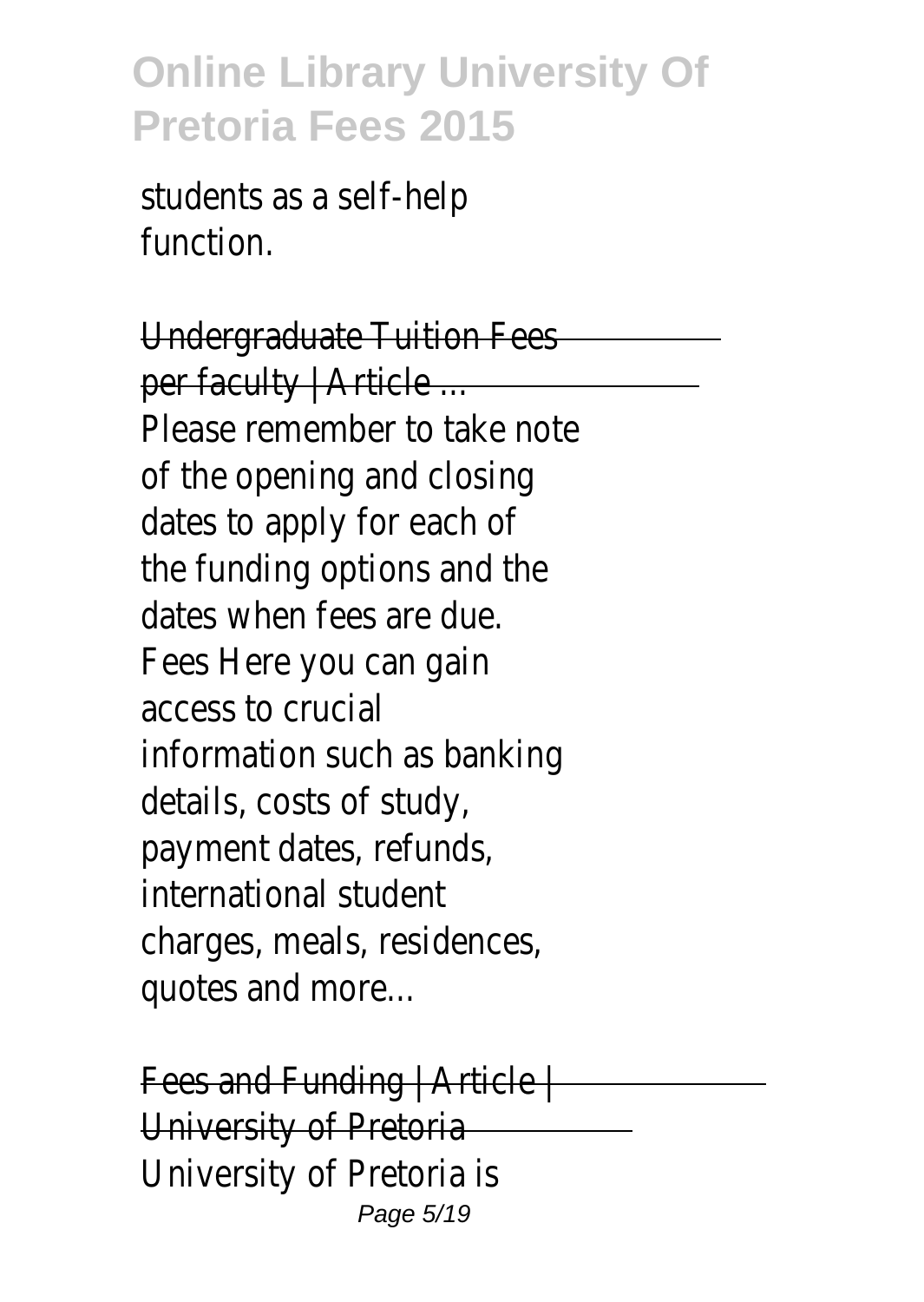one of the most popular universities in South Africa,but the fees charged on various programs is reasonable. ... but before 15 August 2015: 50% credit will be granted for yearmodule fees. ... all the university fees (e.g. tuition fees and accommodation costs) of the student concerned have been paid; ...

University of Pretoria, South Africa Fees Structure

...

Get Free University Of Pretoria Fees 2015 University Of Pretoria Fees 2015 When people should go to the book stores, search Page 6/19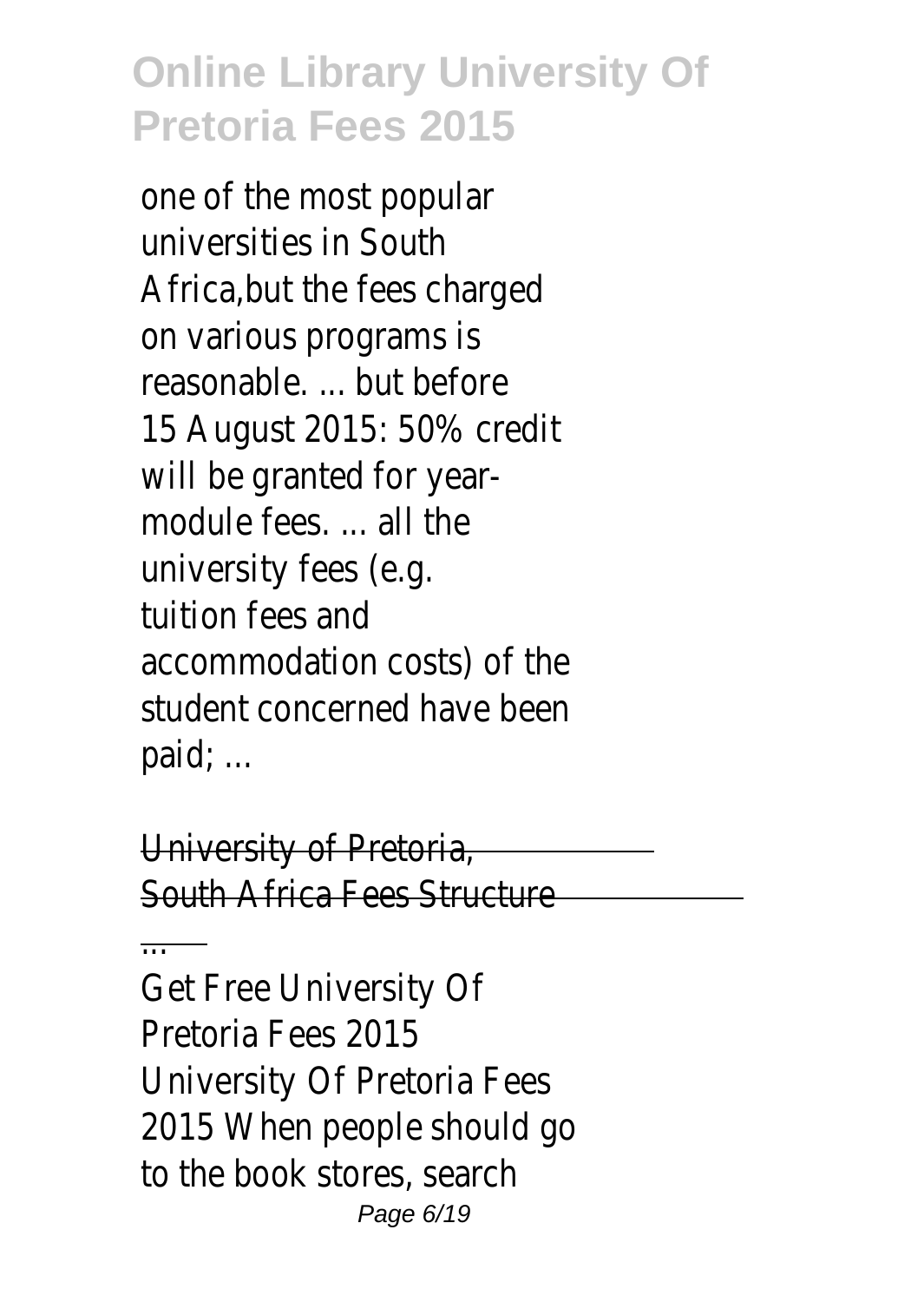start by shop, shelf by shelf, it is in fact problematic. This is why we allow the book compilations in this website. It will categorically ease you to look guide university of pretoria fees 2015 as you such as.

University Of Pretoria Fees 2015

No credit is given on annual room fee if room is vacated after 15 September. Not for self-catering residences. for 2015 . Average cost of meals in dining halls in 2015 is: • Breakfast – R23.00 • Lunch – R32.00 • Supper – R37.00: R28 800 (maximum cost per year if Page 7/19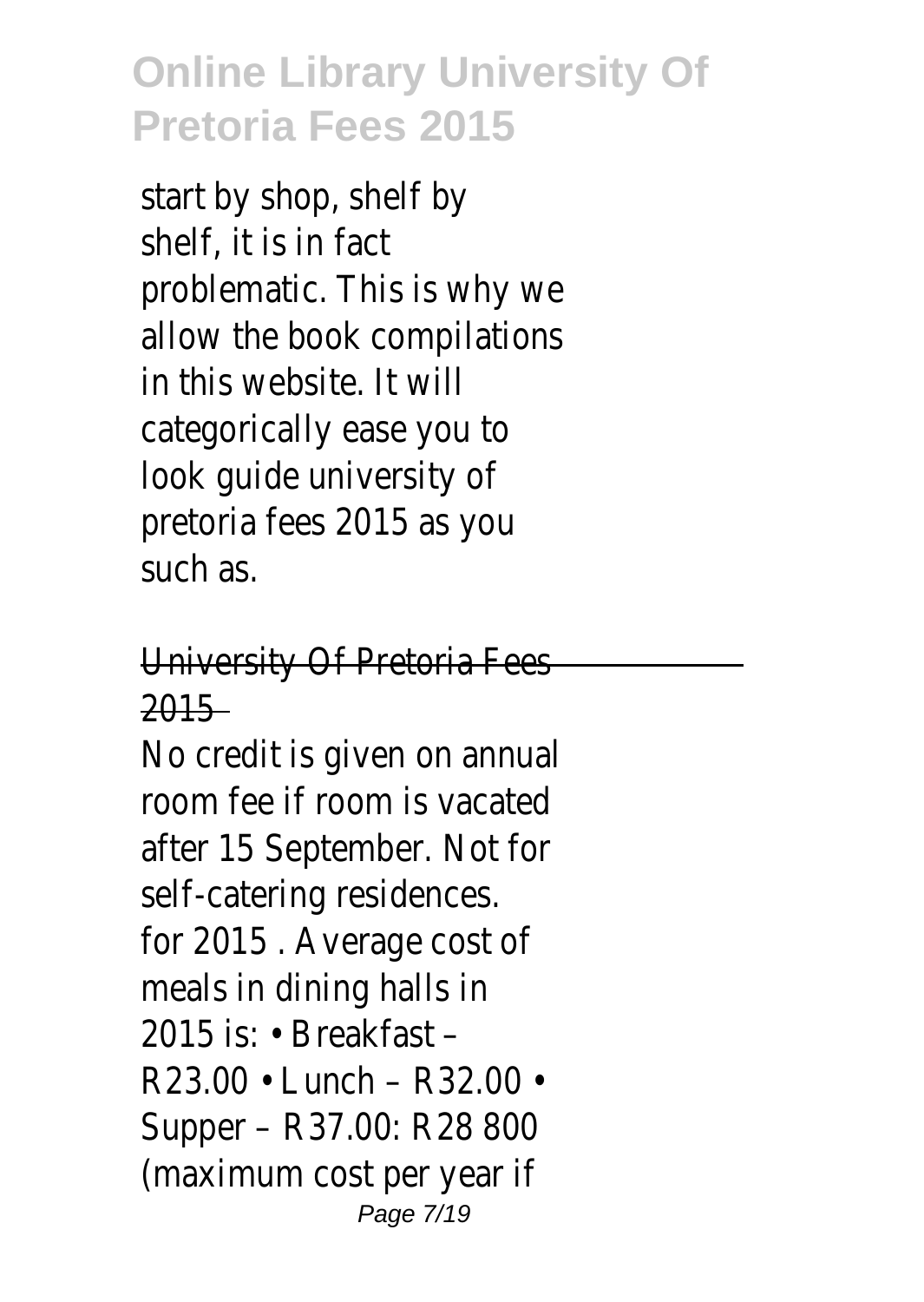three meals per day are taken in residence dining hall) R14 400

University of Pretoria (UP) Residence Fees - ZaR University fees are payable in advance, however, it is permissible to pay your fees in three instalments, viz.: The initial fee or reregistration fee is payable prior to registration. Half (50%) of the student's full account is payable before or on 30 April

Postgraduate Tuition Fees per faculty University of Pretoria University of Pretoria Fees and Funding 2020 - Updated Page 8/19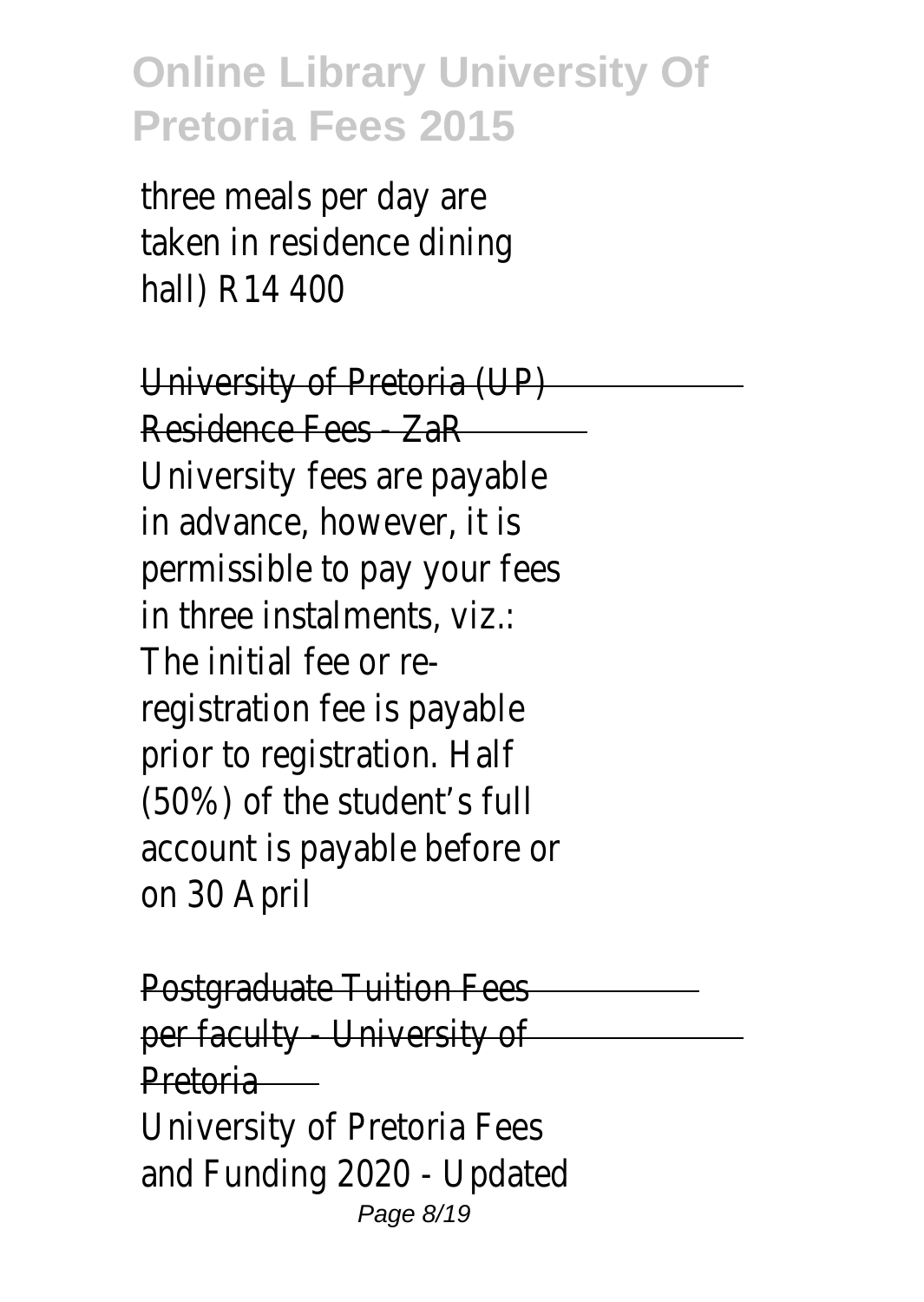forms 2015 archive cx. university of pretoria fees 2015 abbinatural com. university of pretoria application forms 2015 cewede de. university of pretoria fees 2015 pdf download. university of pretoria online registration collegelist co za. university of pretoria official site. 2 / 44

University Of Pretoria Fees 2015 -

au.soft4realestate.com University of Pretoria (UP) Fees Structure 2021. The official University of Pretoria (UP) fees 2021 breakdown, tuition fees booklet, bursaries, loans Page  $9/19$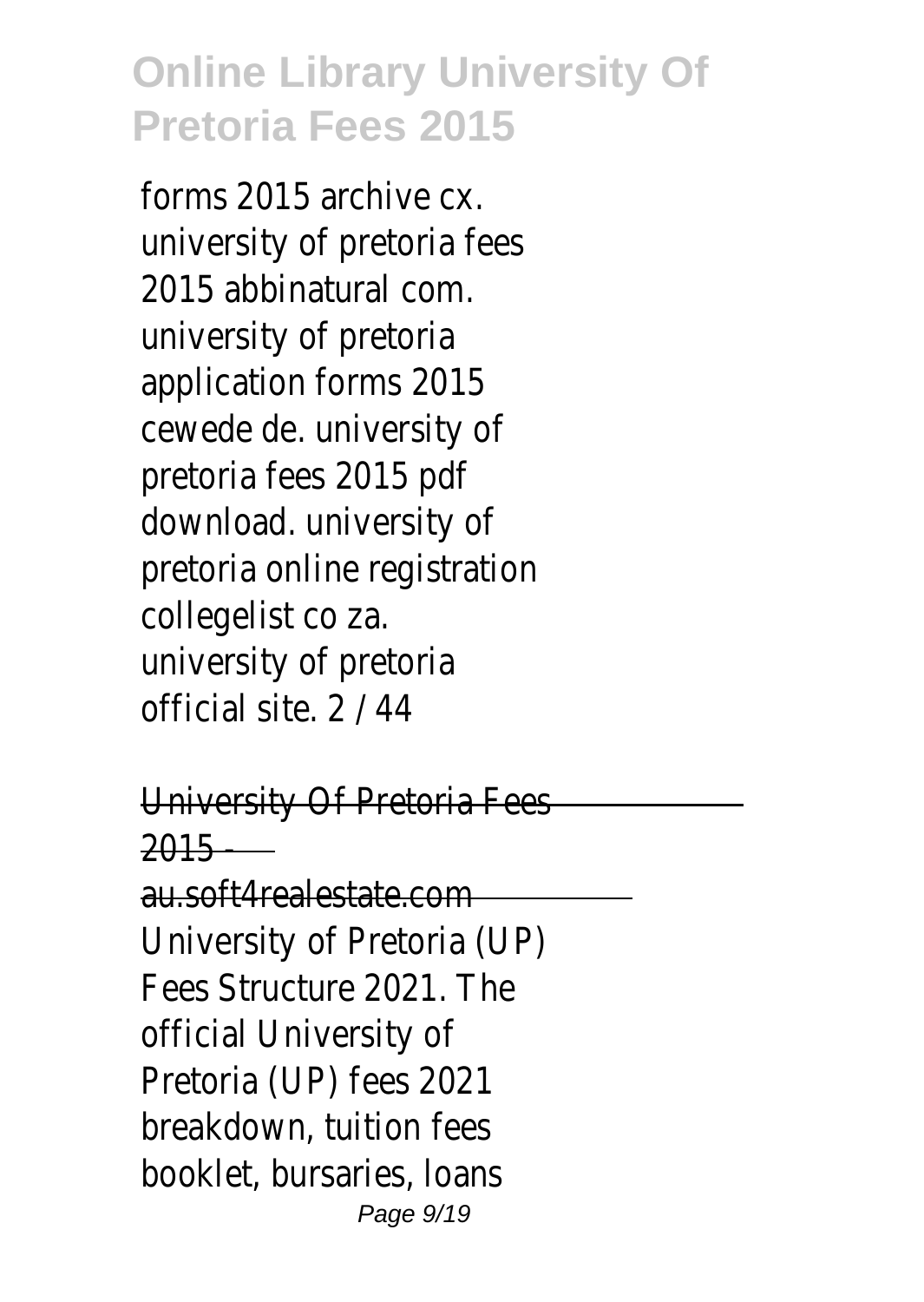structure, registration fees, examination fees, residential fees, class fees, fees statement, quotation fees, finance booklet, students fees, payment procedures, funding, banking details and other fees charged for the 2021 academic year.

UP Fees and Funding Guidelines2015 University of Pretoria fees protest. Fees Must Fall. Riga2017 GP9 University of Pretoria Camerataw to get into medicine in SA|| Tuks||University of Pretoria University of Pretoria Page 10/19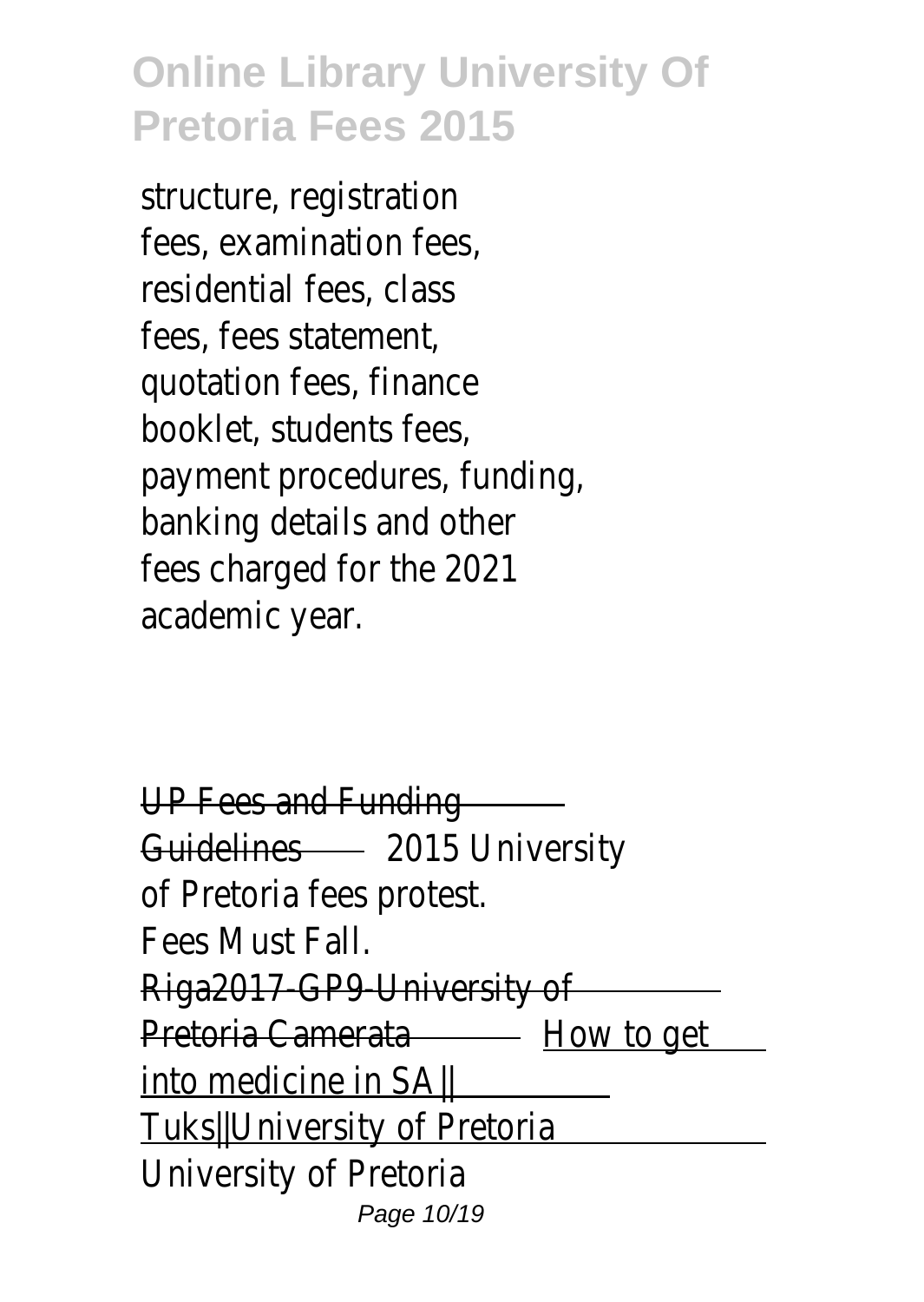shutdown (Tuks Uprising) University of Pretoria \"Fees Must Fall\" strike. 2015. Iniversity of Pretoria How to complete the UP Student Contract - University of Pretoria #FEESMUSTFALL University of Pretoria students clash with police first week at University of PretorMaledia not allowed inside the University of Pretoria: Sipho Stuurman Varsity Football 2015 - TUKS vs TUT - 10 September 200157 CFO Awards Wiseman Nkuhlu (University of Pretoria) Prof Wiseman Nkuhlu and KPN – lessons from the crucible David Kabwa, SRC President, University of Pretoria Page 11/19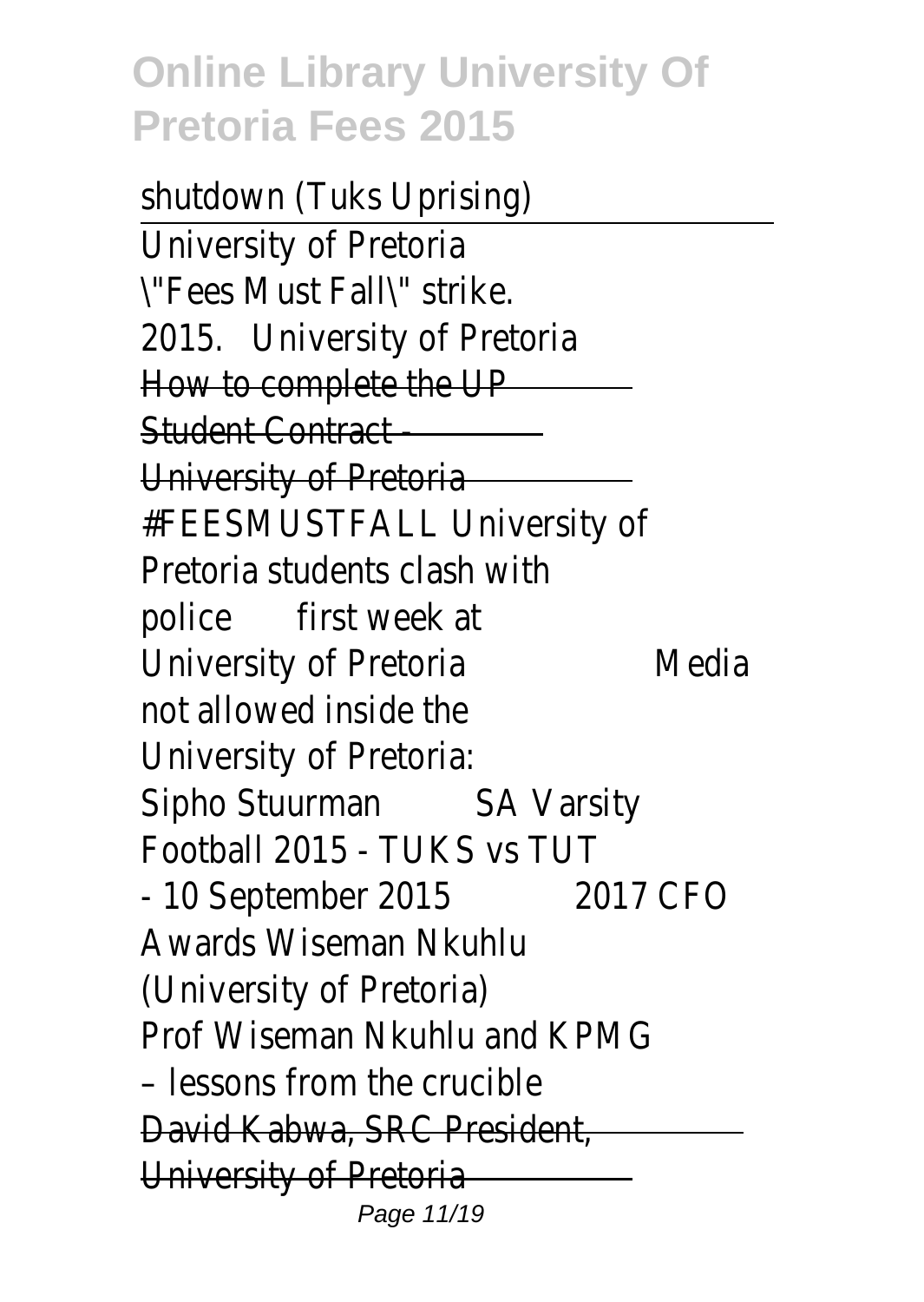University of Pretoria debate: 'Omar al-Bashir: Beyond the Sound Bites' University of Pretoria Mamelodi Campus S. African Students Seize Victory as President Freezes University FeesOm Shanti Om, by University of Pretoria Symphony Orchestra, 2015 University Of Pretoria Fees 2015

Fees include all the amounts that are payable in order for you to [email protected] and graduate on time. It is important for undergraduate students to note that tuition fees differ between the faculties at UP. ... University of Pretoria Private Bag x 20 Hatfield Page 12/19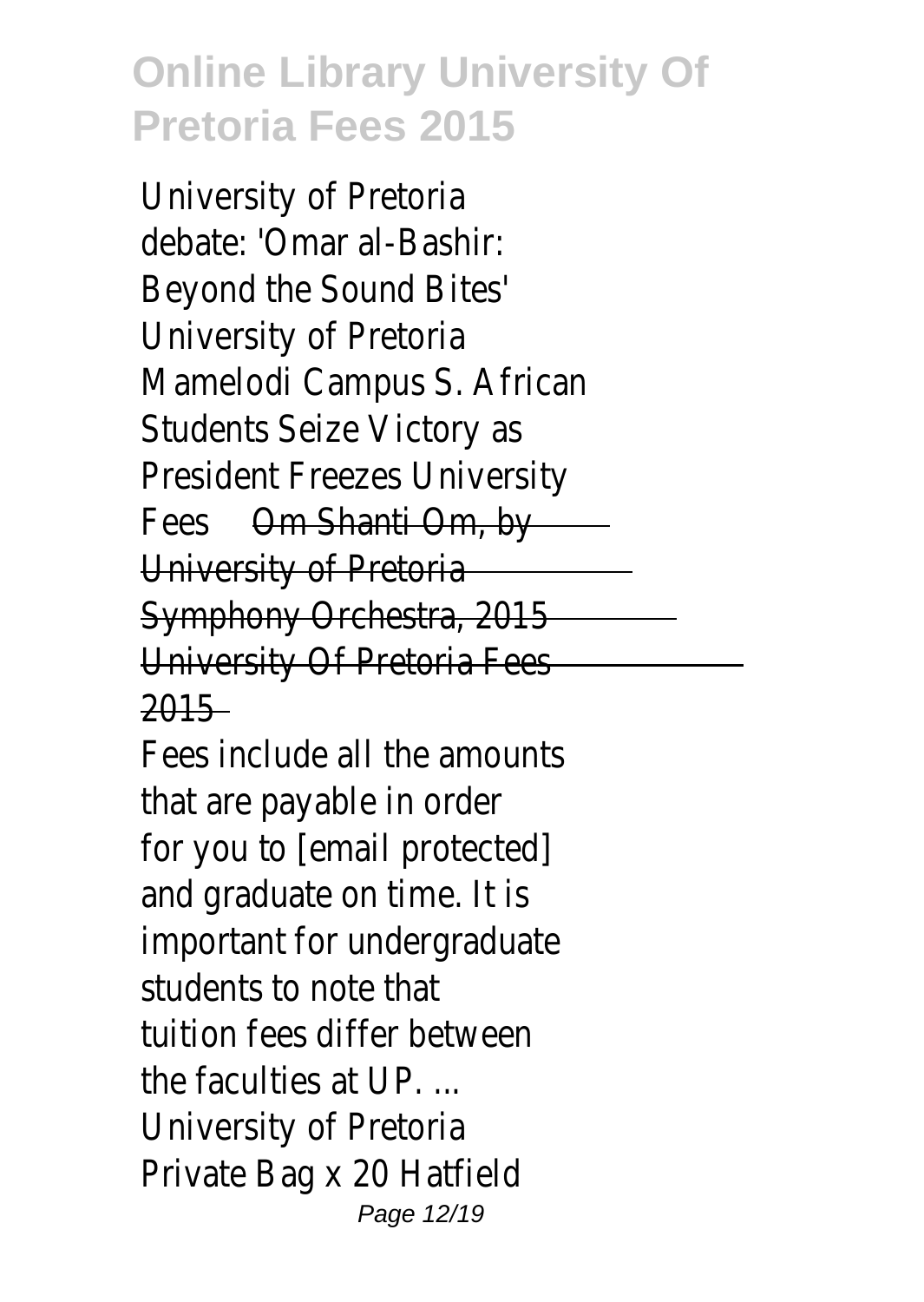0028. Location:

#### Student Fees | University of Pretoria

Read Book University Of Pretoria Fees 2015 the cost of prescribed books, stationery or other studyrelated expenses. University Of Pretoria Yearly Fees - UP Online Information R28 800. (maximum cost per year if three meals per day are taken in residence dining hall) R14 400.

University Of Pretoria Fees 2015 -

civilaviationawards.co.za Estimated tuition fees per year (SA and SADC countries citizens) Once an applicant Page 13/19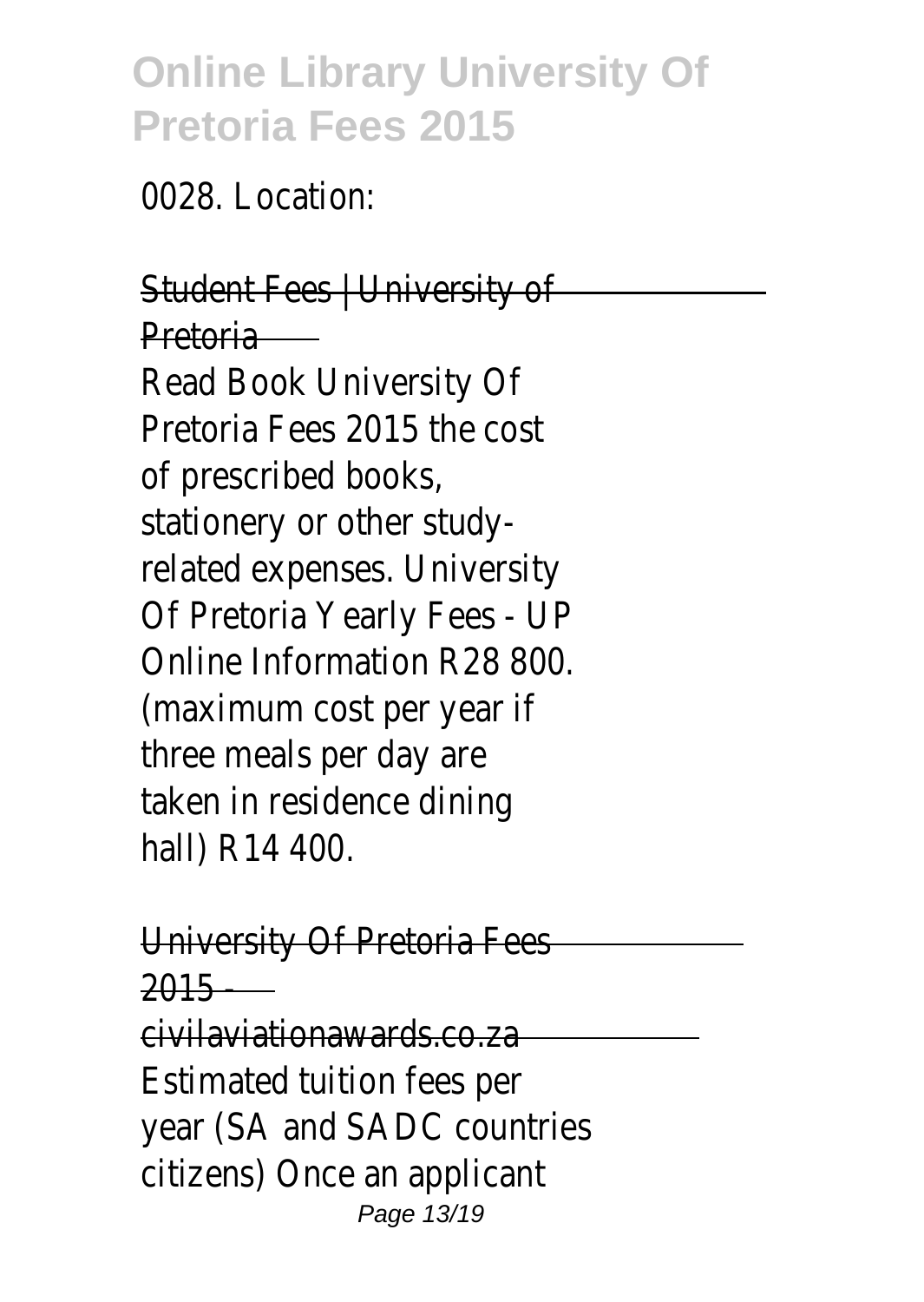has registered at the University, a detailed statement of tuition fees will be made available on the Student Portal. See the Statement of Accounts icon for details. Tuition fee quotations are available to students as a self-help function.

Undergraduate Tuition Fees per faculty | Article ... Please remember to take note of the opening and closing dates to apply for each of the funding options and the dates when fees are due. Fees Here you can gain access to crucial information such as banking details, costs of study, Page 14/19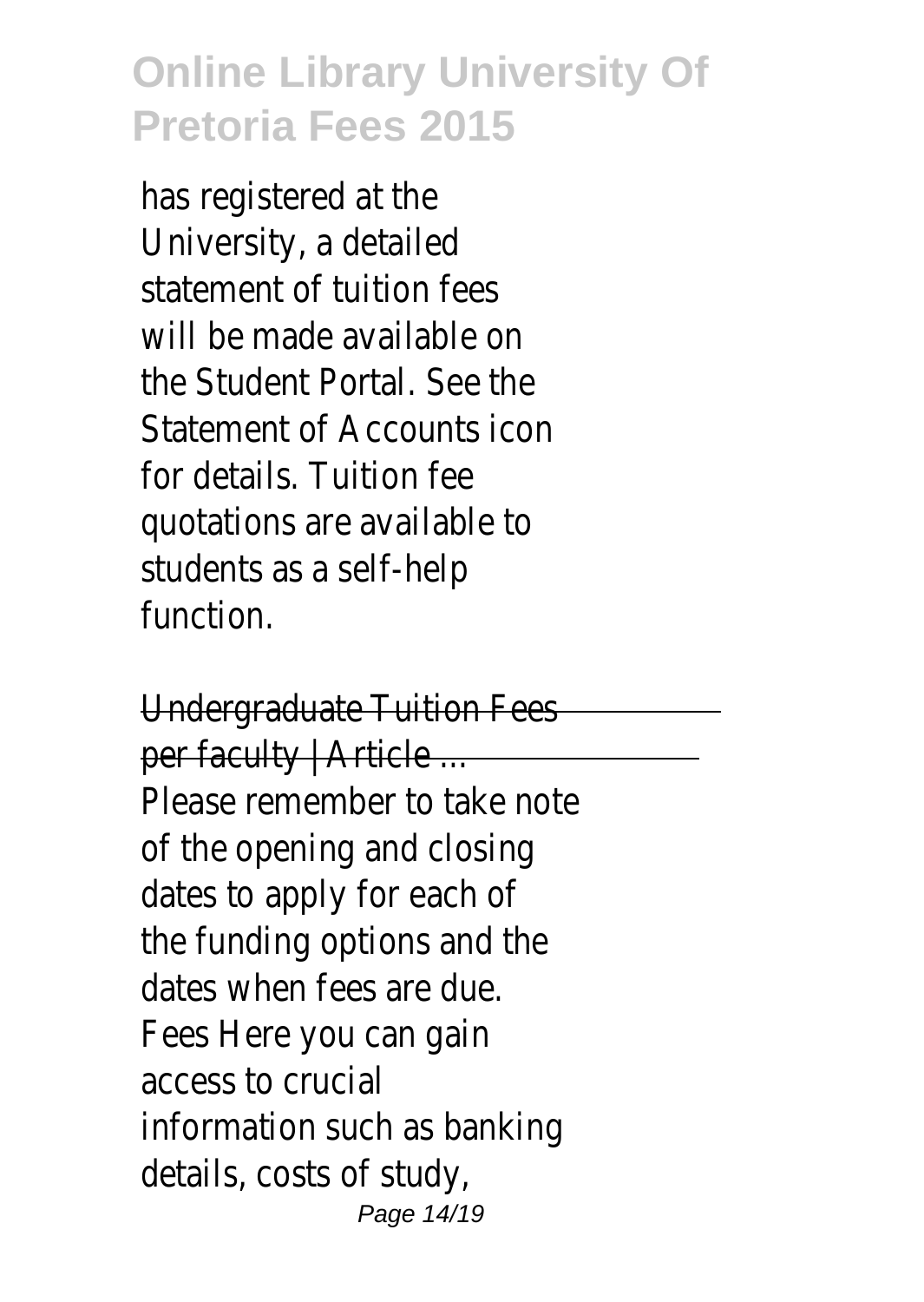payment dates, refunds, international student charges, meals, residences, quotes and more...

Fees and Funding | Article | University of Pretoria University of Pretoria is one of the most popular universities in South Africa,but the fees charged on various programs is reasonable. ... but before 15 August 2015: 50% credit will be granted for yearmodule fees. ... all the university fees (e.g. tuition fees and accommodation costs) of the student concerned have been paid; ...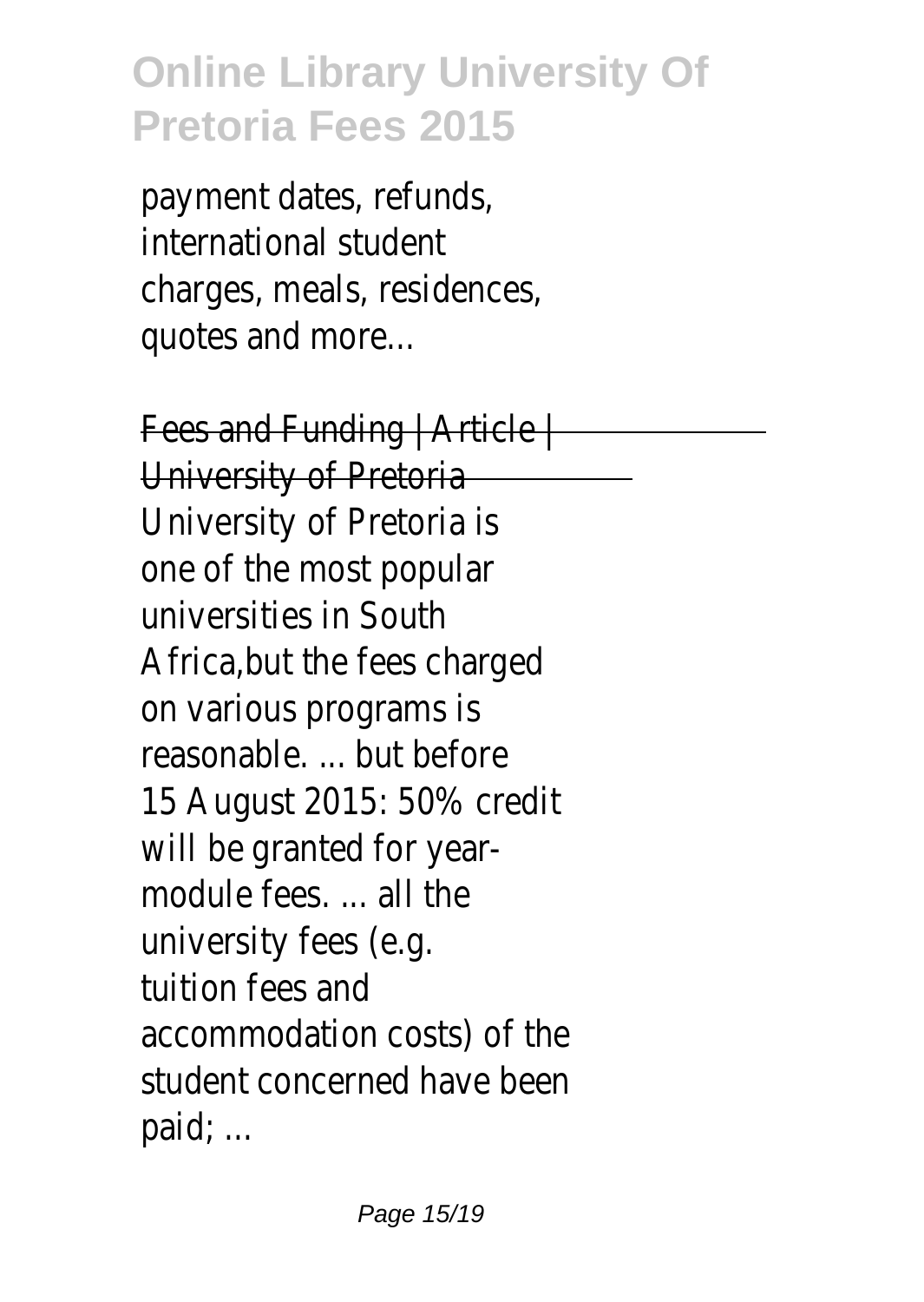University of Pretoria, South Africa Fees Structure

... Get Free University Of Pretoria Fees 2015 University Of Pretoria Fees 2015 When people should go to the book stores, search start by shop, shelf by shelf, it is in fact problematic. This is why we allow the book compilations in this website. It will categorically ease you to look guide university of pretoria fees 2015 as you such as.

University Of Pretoria Fees 2015 No credit is given on annual room fee if room is vacated Page 16/19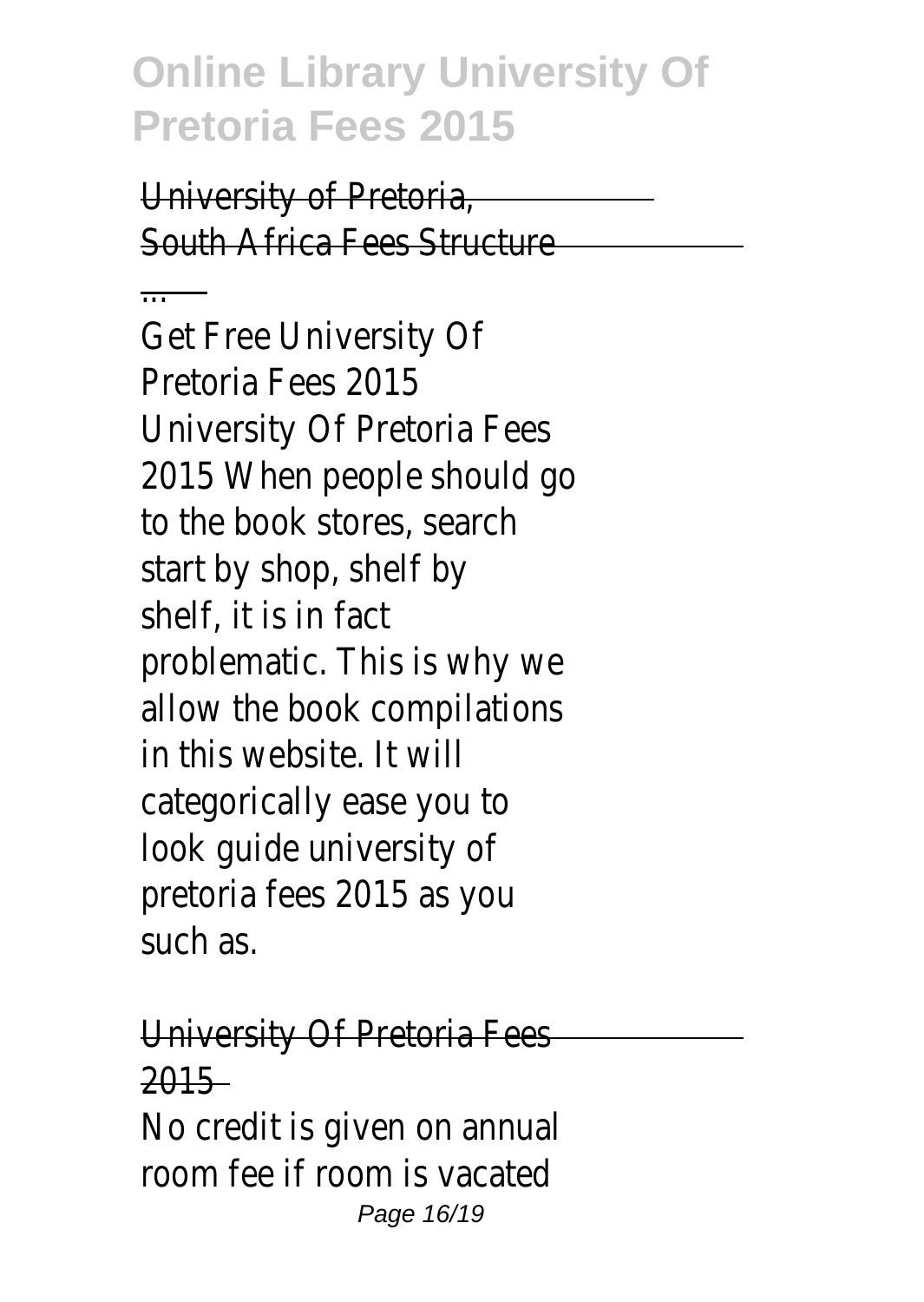after 15 September. Not for self-catering residences. for 2015 . Average cost of meals in dining halls in 2015 is: • Breakfast – R23.00 • Lunch – R32.00 • Supper – R37.00: R28 800 (maximum cost per year if three meals per day are taken in residence dining hall) R14 400

University of Pretoria (UP) Residence Fees - ZaR University fees are payable in advance, however, it is permissible to pay your fees in three instalments, viz.: The initial fee or reregistration fee is payable prior to registration. Half (50%) of the student's full Page 17/19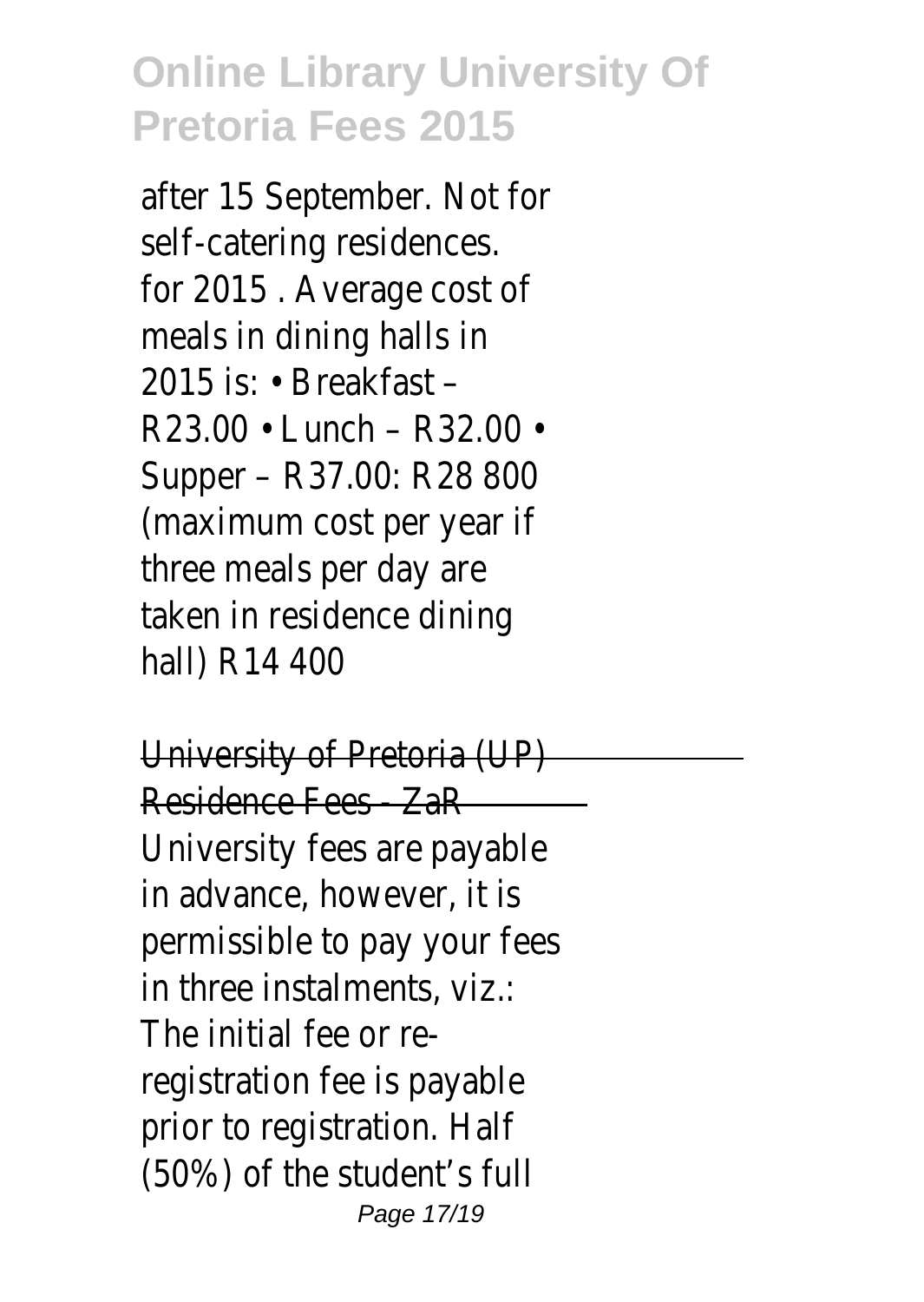account is payable before or on 30 April

Postgraduate Tuition Fees per faculty - University of Pretoria

University of Pretoria Fees and Funding 2020 - Updated forms 2015 archive cx. university of pretoria fees 2015 abbinatural com. university of pretoria application forms 2015 cewede de. university of pretoria fees 2015 pdf download. university of pretoria online registration collegelist co za. university of pretoria official site. 2 / 44

University Of Pretoria Fees Page 18/19